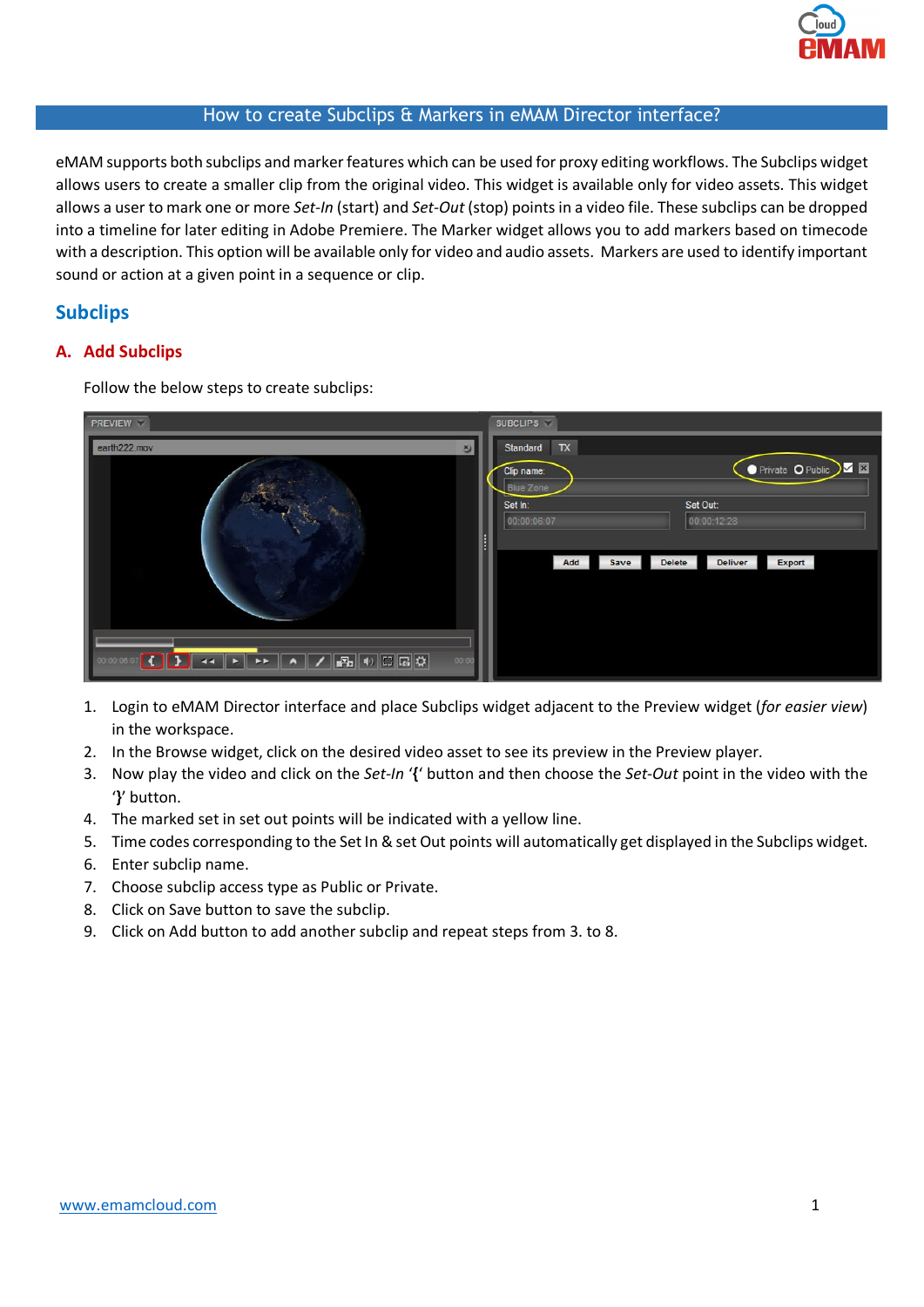#### **B. Delete Subclips**

You can easily delete one or more subclips just by clicking on the 'X" icon of each clip or by selecting each subclip using checkboxes and clicking on *Delete* button.

| <b>SUBCLIPS</b>     |                                                          |
|---------------------|----------------------------------------------------------|
| Standard<br>TX      |                                                          |
| Clip name:          | Private O Public<br>B<br>⊻                               |
| <b>Blue Zone</b>    |                                                          |
| Set In:             | Set Out:                                                 |
| 00:00:06:07         | 00:00:12:28                                              |
|                     |                                                          |
| Clip name:          | Private O Public<br>☑<br>$\vert$ $\vert$ $\vert$ $\vert$ |
| <b>Black Forest</b> |                                                          |
| Set In:             | Set Out:                                                 |
| 00:00:03:21         | 00:00:05:20                                              |
|                     |                                                          |
| Save<br>Add         | <b>Delete</b><br><b>Deliver</b><br>Export                |
|                     |                                                          |

A confirmation box appears to confirm the delete action. Click OK.

| <b>Confirm</b>                                               |  |
|--------------------------------------------------------------|--|
| Do you want to remove the item(s)?<br>will he removed from : |  |
| Cancel<br>OK                                                 |  |

## **C. Deliver Subclips**

You can easily deliver the selected subclip(s) to the chosen destination in the selected format. eMAM will trigger the transcoding of the original/native video file and make a new version for delivery without affecting the original file. The user needs to select one of the available predefined delivery profiles and the subclip will be added to the delivery queue. A subclip must be saved before it can be delivered.

| Select delivery profile             |  |
|-------------------------------------|--|
| 8Mbps MP4 for Large format Displays |  |
| EROS DELIVERY                       |  |
| Stich & Deliver<br>. .              |  |
| Subclip Delivery With XML           |  |
| Add<br>Cancel                       |  |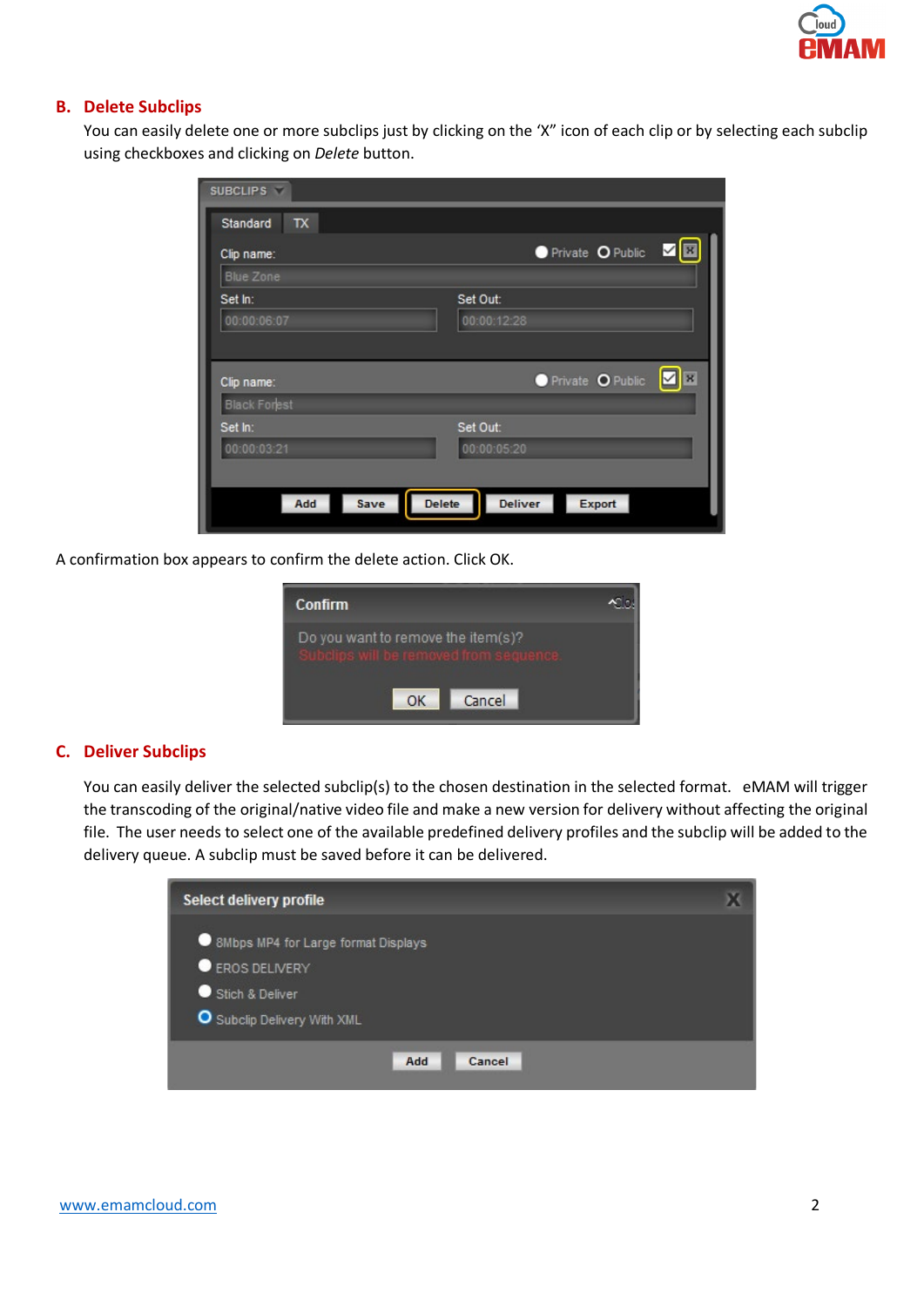## **D. Export Subclips**

You have option to export subclips. Just click on *Export* button to export the XML code for the subclip.



# **Markers**

## **A. Add Markers**

To add markers to video or audio assets, follow the steps below:

- 1. Login to eMAM Director interface and place Marker widget adjacent to the Preview widget (*for easier view*) in the workspace.
- 2. In the Browse widget, click on the desired video asset to see its preview in the Preview player.
- 3. Play the video or audio file and click on  $\sim$  icon from the preview window.
- 4. Time codes are set by the system in the marker widget based on the marker points. Clicking on a marker in the Marker widget will move the timeline to that marker point in the Preview widget.
- 5. Enter Marker name & Marker description.
- 6. Select access type as Private or Public.
- 7. Click on Save button to save the marker.

| <b>PREVIEW</b><br><b>FILE VERSION</b> | <b>MARKER</b>                                         |    |
|---------------------------------------|-------------------------------------------------------|----|
| flowers KL2.mp4<br>$\mathbf{v}$       | flowers KL2.mp4<br>All markers                        |    |
|                                       | ● Private O Public <b>2 E</b><br><b>White Flower</b>  |    |
|                                       | Make it yellow                                        |    |
|                                       |                                                       | m. |
|                                       | Duration:<br>Time code:                               |    |
|                                       | 00:00:07:01<br>00:00:00:00                            |    |
|                                       |                                                       |    |
|                                       | ● Private O Public ■ 图<br><b>Bee</b>                  |    |
|                                       | Bee in the middle                                     |    |
|                                       |                                                       | m  |
|                                       | Duration:<br>Time code:<br>00:00:18:02<br>00:00:00:00 |    |
|                                       |                                                       |    |
| 00:00                                 | Export<br><b>Delete</b><br><b>Save</b>                |    |
|                                       |                                                       |    |